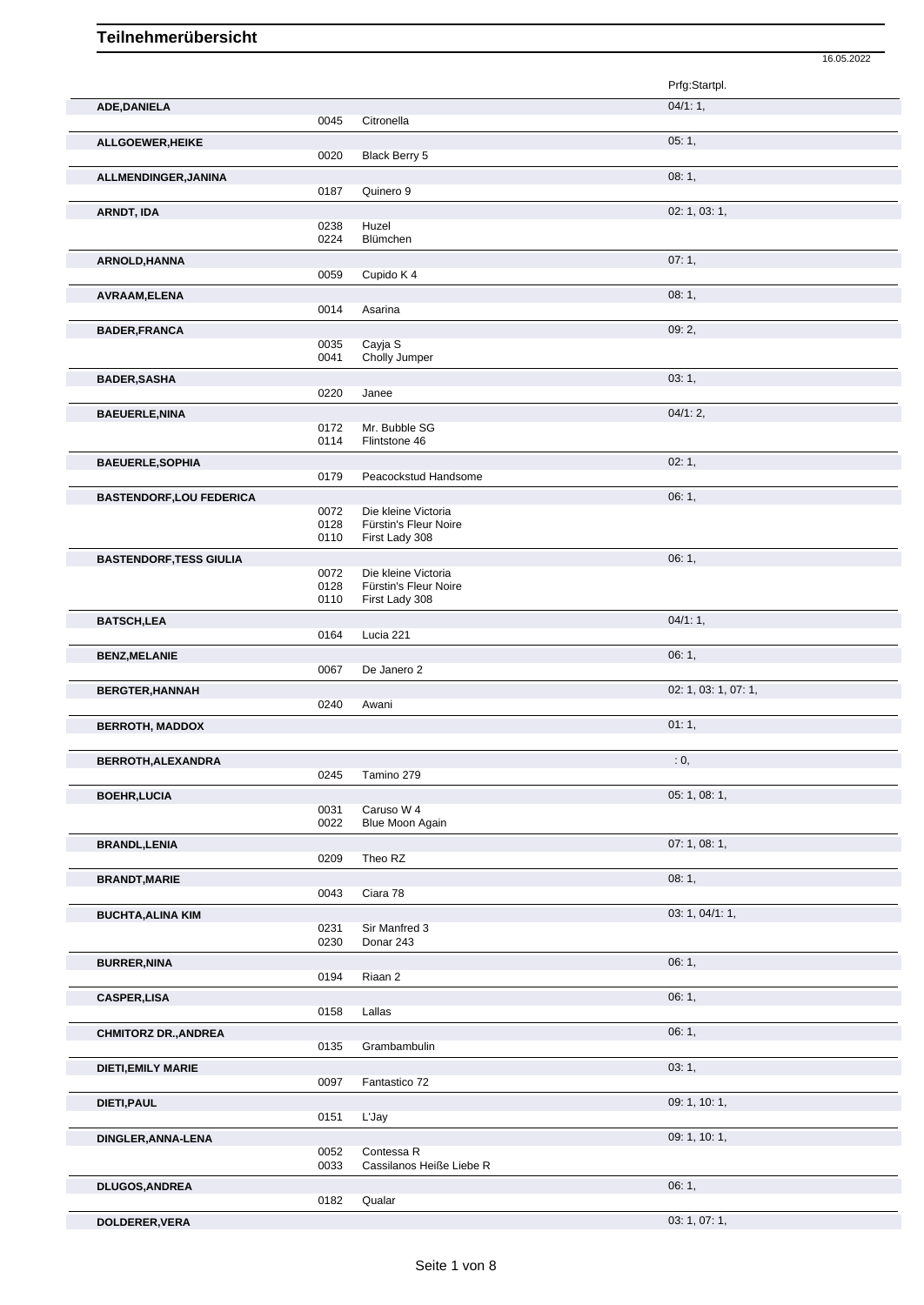|                                  |              |                                    | Prfg:Startpl.   |
|----------------------------------|--------------|------------------------------------|-----------------|
|                                  | 0195<br>0088 | Rivera 17<br>Enrico Littlefoot     |                 |
| <b>EBERLE, LEONIE</b>            | 0246         | Flori 252                          | 04/1:1,         |
| <b>EHINGER, MARTINA</b>          | 0201         | Samba Girl B                       | 04/1:1,         |
| EHRMANN, CORNELIA                | 0140         | Have a look 2                      | 06:1,           |
| <b>EISENMANN, MERLE</b>          |              |                                    | 01:1,           |
| <b>ENCKE, MARA</b>               | 0224         | <b>Blümchen</b>                    | 02:1,           |
|                                  | 0233         | Adele                              |                 |
| <b>ENCKE, MARA</b>               | 0233         | Adele                              | 02:1,           |
| <b>ERBE, SOPHIA</b>              | 0034         | Cavallino 34                       | 09:1,           |
| <b>ERHARD DR., ASTRID</b>        |              |                                    | 08:1,           |
| <b>ESSEN, JANINA BARONIN VON</b> | 0030         | Carpe Diem F                       | 06:1,           |
|                                  | 0076         | DJ Diamond 2                       |                 |
| <b>FALLIER, NATHALIE</b>         | 0098         | Fara Diva 8                        | 04/1: 1, 05: 1, |
| <b>FALLSCHEER, MARLEN</b>        |              | Finja Mara                         | 05:1,           |
|                                  | 0107<br>0127 | Fürstenfee 7                       |                 |
| <b>FERRARI, NICOLE</b>           | 0091         | Fabelhaft 32                       | 06: 1,          |
| FERREIRA DA SILVA, ISA           |              |                                    | 04/1: 2, 05: 1, |
|                                  | 0061<br>0068 | Damol<br>DeLaLuna 4                |                 |
| <b>FETZER, FELICE</b>            | 0177         | Palm Beach 34                      | 06:1,           |
|                                  |              |                                    | 01:1,           |
| FINK, LUISA                      |              |                                    |                 |
| <b>FINK, SANDRA</b>              |              |                                    | : 0,            |
|                                  | 0239         | Luigi                              |                 |
| FISCHER, HANS-JOERG              | 0002         | Abano 29                           | 10:1,           |
| FODOR, CARINA                    | 0073         | <b>Dina 320</b>                    | 04/1: 1, 07: 1, |
| <b>FRISCHHUT, RITA</b>           |              |                                    | 08:2,           |
|                                  | 0069<br>0084 | Demet Lord Poly<br>Donnerwetter 84 |                 |
| FRUH, ALISA                      | 0243         | Firmus 6                           | 08:1,           |
| <b>FUCHS, NELE</b>               |              |                                    | 03:1,           |
| <b>GEHRINGER, JESSICA LEE</b>    |              |                                    | 04/1:1,         |
|                                  | 0160         | Link 4                             |                 |
| <b>GIESE, ANNABELL</b>           | 0195         | Rivera 17                          | 02:1,           |
| <b>GOEHRINGER, NELE</b>          | 0089         | Envoys Sweet Ella                  | 08: 1,          |
| GOLLER, LUCY                     |              |                                    | 07: 1, 08: 1,   |
| <b>GRESS, MORITZ</b>             | 0051         | Consandrix                         | 07: 1, 08: 1,   |
|                                  | 0134<br>0217 | Gräfin R 4<br>Zenta 8              |                 |
| <b>GRILL, CARLA EMILIA</b>       |              |                                    | 02: 1, 03: 1,   |
|                                  | 0224<br>0227 | Blümchen<br>Blümchen               |                 |
| <b>GRILL, GRETA VICTORIA</b>     | 0228         | Dingsda                            | 04/1: 2, 05: 1, |

16.05.2022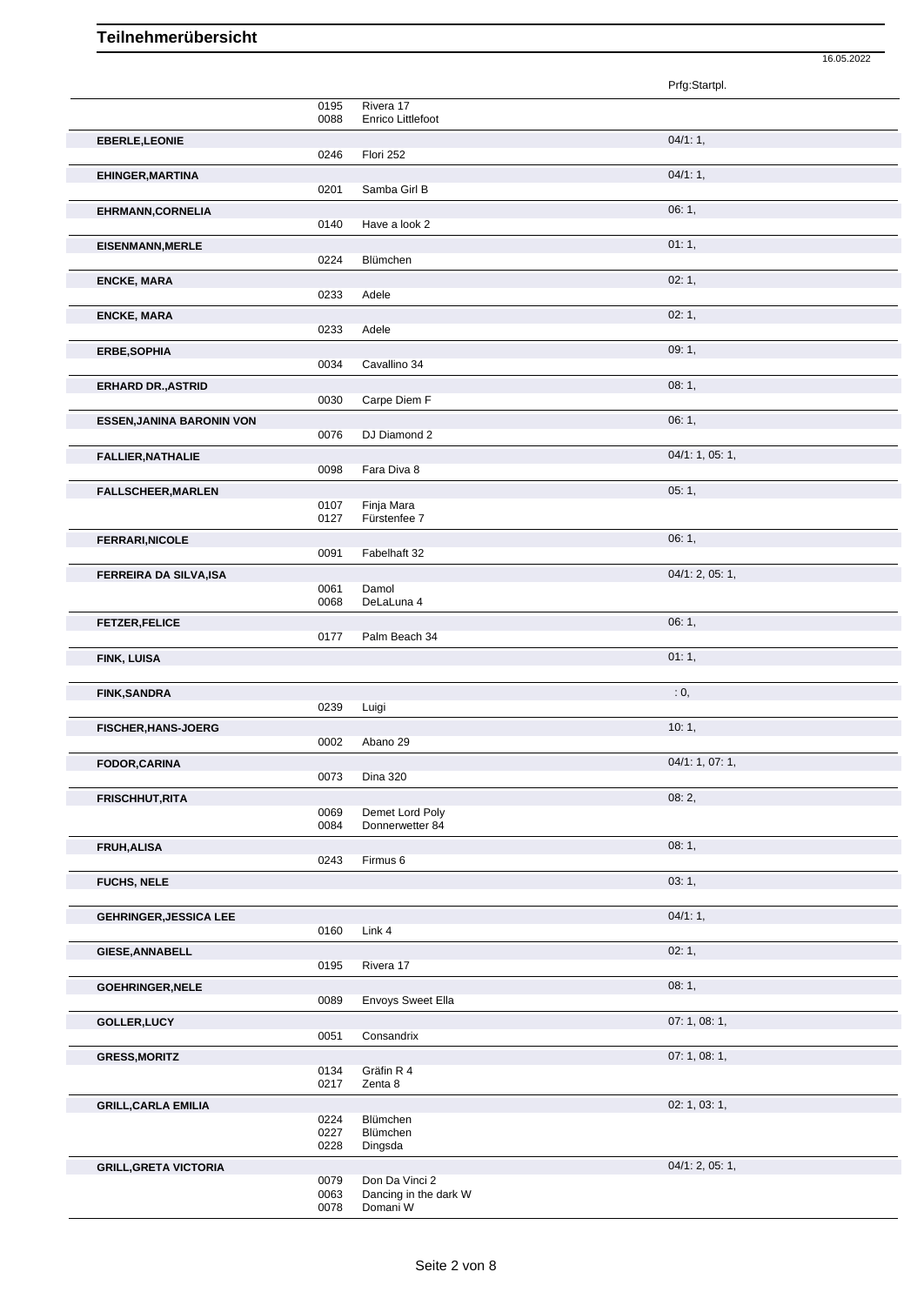|                              |              |                                   | 16.05.2022                    |
|------------------------------|--------------|-----------------------------------|-------------------------------|
|                              |              |                                   | Prfg:Startpl.                 |
| <b>GRONER, MONIKA</b>        |              |                                   | 06:1,                         |
| HAEDERLE, KATHRIN            | 0117         | Florenz 73                        | 08: 1, 09: 1,                 |
|                              | 0040         | Chicollo Chimaro                  |                               |
| HAEGELE, MARTINA             |              |                                   | 05:1,                         |
|                              | 0025         | Brentino 3                        |                               |
| HANKE, BARBARA               | 0204         | Shalima H                         | 04/1:1,                       |
| <b>HAUG, CHIARA</b>          |              |                                   | 02: 1, 03: 1,                 |
|                              |              |                                   |                               |
| <b>HAUG, NICOLA</b>          | 0023         | Bonaparte S 2                     | 06:1,                         |
|                              | 0184         | Que Sera G                        |                               |
| <b>HEDRICH, MARIE SOPHIE</b> |              |                                   | 01:1,                         |
| <b>HEDRICH, SVENJA</b>       |              |                                   | : 0,                          |
|                              | 0218         | Rosenhofs Yakari                  |                               |
| <b>HEINZMANN, SANDRA</b>     | 0168         | Maimädle                          | 04/1: 1, 05: 1,               |
| <b>HERDRICH, BETTINA</b>     |              |                                   | 06:1,                         |
|                              | 0191         | Ray Ban 12                        |                               |
| <b>HERGA, CAROLIN</b>        |              |                                   | 05: 2, 06: 2,                 |
|                              | 0116<br>0173 | Florentino D<br>Negro's Diamond   |                               |
| <b>HERMANN, ANJA</b>         |              |                                   | 04/1:1,                       |
|                              | 0115         | Floraine 3                        |                               |
| HERRMANN, NINA-ALEXANDRA     | 0163         | Lorenzo S.                        | 06:1,                         |
| <b>HESS, ANNA-LENA</b>       |              |                                   | 03:1,                         |
|                              | 0139         | Happy Girl 34                     |                               |
| HILDEBRAND, JENNY            | 0214         | Vox 8                             | 04/1:1,                       |
| <b>HOEFER, NELE</b>          |              |                                   | 02:1,                         |
|                              | 0224         | Blümchen                          |                               |
| <b>HOEFLE, MEIKE</b>         | 0244         | Max 4315                          | 01:1,                         |
| <b>HOEFLE, ROMY</b>          |              |                                   | 02:1,                         |
|                              | 0019         | Beenie Baby                       |                               |
| HOFFMANN, TANJA              |              |                                   | 05:1,                         |
|                              | 0064         | Danza Haviva M                    |                               |
| HOHENGARTEN, MIA             | 0148         | King of Dance 3                   | 01:1,                         |
| <b>HOLL, SINJA</b>           |              |                                   | 03: 1, 04/1: 1, 07: 1, 08: 1, |
|                              | 0048<br>0039 | Coco Chanel 147<br>Chiara 315     |                               |
| <b>HUBER, PAULINE</b>        |              |                                   | 04/1:1,                       |
|                              | 0006<br>0037 | Amazone 153<br>Charlie Chaplin 31 |                               |
|                              | 0215         | Waikiki 235                       |                               |
| IHLE, FINJA                  |              |                                   | 02:1,                         |
|                              |              |                                   | 07:1,                         |
| <b>IHLE, MIKA</b>            |              |                                   |                               |
| JAEGER, MADLEN               |              |                                   | 03:1,                         |
|                              | 0095         | Fandango 221                      |                               |
| JAEGER, NADINE               | 0180         | Pegasus van de Ronevallei         | 04/1:1,                       |
| JOEL, MALIN                  |              |                                   | 06:1,                         |
|                              | 0183         | Quater's Quino B                  |                               |
| <b>KARNER, KATHRIN</b>       | 0143         | Hot Chocolate 69                  | 04/1: 1, 05: 1,               |
| KIECHLE, MICHAELA            |              |                                   | : 0,                          |
|                              | 0219         | Rakt's Rocko                      |                               |
| <b>KIRCHHOF, JENNIFER</b>    |              |                                   | 04/1:1,                       |
|                              | 0027         | Canabis 3                         |                               |
| <b>KLENK,DANA</b>            |              |                                   | 06:1,                         |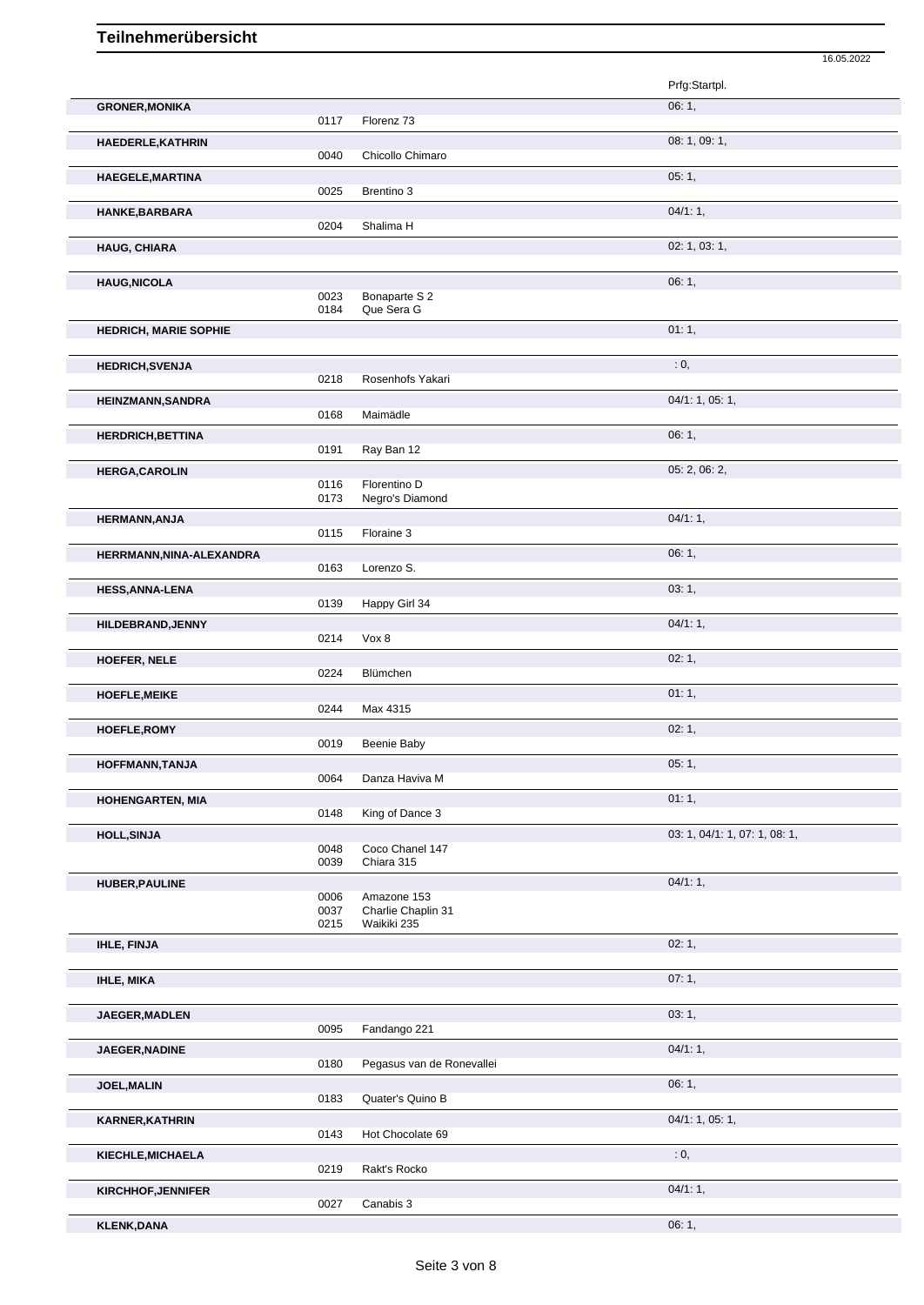|                          |              |                                  | 16.05.2022             |
|--------------------------|--------------|----------------------------------|------------------------|
|                          |              |                                  | Prfg:Startpl.          |
|                          | 0144         | It's Floris                      |                        |
| KLOTZBUECHER, MELANIE    |              |                                  | : 0,                   |
|                          | 0142         | Hianora                          |                        |
| <b>KNAUS, BENJAMIN</b>   |              |                                  | 08:1,                  |
|                          | 0200         | Sabrina B 4                      |                        |
| <b>KNORR, LEA</b>        | 0192         | Rayon de soleil P                | 05:1,                  |
|                          |              |                                  | 05:1,                  |
| KOEGER, JULIA            | 0083         | Donna Isabella 11                |                        |
| KOZIARA, MAREIKE         |              |                                  | 07:1,08:1,             |
|                          | 0188         | Quirino 15                       |                        |
| <b>KRIEGER, LEONIE</b>   |              |                                  | 06:1,                  |
|                          | 0092         | Fabrice 56                       |                        |
| <b>KRIEGER, NADINE</b>   |              |                                  | 03: 1, 04/1: 1,        |
|                          | 0167         | Maily von der Loch-Ranch         |                        |
|                          | 0036         | Cezar 26                         |                        |
| KRUEGER, ANGELIQUE       |              |                                  | 03:1,                  |
|                          | 0016         | Avec l'amour 2                   |                        |
| <b>KRUEGER, MICHELLE</b> |              |                                  | $04/1:1$ ,             |
|                          | 0155         | Lacross 27                       |                        |
| KUEMMERLE, KURT          |              |                                  | 06:1,                  |
|                          | 0242         | Carimo 7                         |                        |
| <b>KURZ, CATRIN</b>      |              |                                  | 06:1,                  |
|                          | 0176         | Numerus Clausus 5                |                        |
| KURZ, JOHANNA            |              |                                  | 04/1: 1, 05: 2, 06: 1, |
|                          | 0132<br>0141 | Golden Dancer 16<br>Hemmingway S |                        |
|                          |              |                                  |                        |
| LADENBURGER, SARAH       | 0103         | Feinstaub                        | 04/1:1,                |
|                          |              |                                  |                        |
| LAEMMERHIRT, EMMA MARIA  | 0223         | Starline                         | 01:1,                  |
|                          |              |                                  |                        |
| LANDGRAF, CAROLIN        | 0133         | Good Vibes Only                  | 09: 1, 10: 1,          |
|                          |              |                                  |                        |
| <b>LEMPP, JULIA</b>      | 0081         | Don Marco 6                      | 05:1,                  |
|                          |              |                                  | 09: 1, 10: 2,          |
| LIEB, CHRISTOPH          | 0018         | Be Pezi                          |                        |
|                          | 0056         | Covergirl 16                     |                        |
|                          | 0186         | Quid pro quo 4                   |                        |
|                          | 0175<br>0147 | Numerobis 2<br>Kevin Cool        |                        |
|                          | 0156         | Lady Gaga 48                     |                        |
| <b>LUCKERT, SILVIA</b>   |              |                                  | 05:1,                  |
|                          | 0185         | Quel Filou 15                    |                        |
| LUEDIKE, ALYSSA-CHIARA   |              |                                  | 07:1,                  |
|                          | 0005         | Alcantaro 10                     |                        |
| <b>MAIER, JULIA</b>      |              |                                  | 03: 1, 04/2: 1,        |
|                          | 0137         | Hamamelis FHS                    |                        |
| MAIER, JULIANE           |              |                                  | 05: 1, 06: 1, 08: 1,   |
|                          | 0207         | Solero mio                       |                        |
|                          | 0065<br>0208 | Dario 143<br>Te Quiero 19        |                        |
|                          |              |                                  |                        |
| <b>MAIER, LENNY</b>      | 0166         | Lylly de Baloubet                | 09:2,                  |
|                          | 0032         | Casita M                         |                        |
|                          | 0011         | Antonia 197                      |                        |
| <b>MAIER, THOMAS</b>     |              |                                  | 10:1,                  |
|                          | 0032         | Casita M                         |                        |
|                          | 0011<br>0042 | Antonia 197<br>Chow M            |                        |
|                          |              |                                  |                        |
| <b>MARTIN, LARISSA</b>   | 0024         | Borot                            | 07:1,                  |
|                          |              |                                  |                        |
| <b>MARTIN, VICTORIA</b>  | 0001         | A Miracle                        | 04/2: 1, 05: 1,        |
|                          |              |                                  | 06:1,                  |
| <b>MARTINS, ROMEU</b>    | 0062         | Dancier de la Rose               |                        |
|                          |              |                                  |                        |
| <b>MEKLE, MAREN</b>      |              |                                  | 08:1,                  |

0054 Cooper 209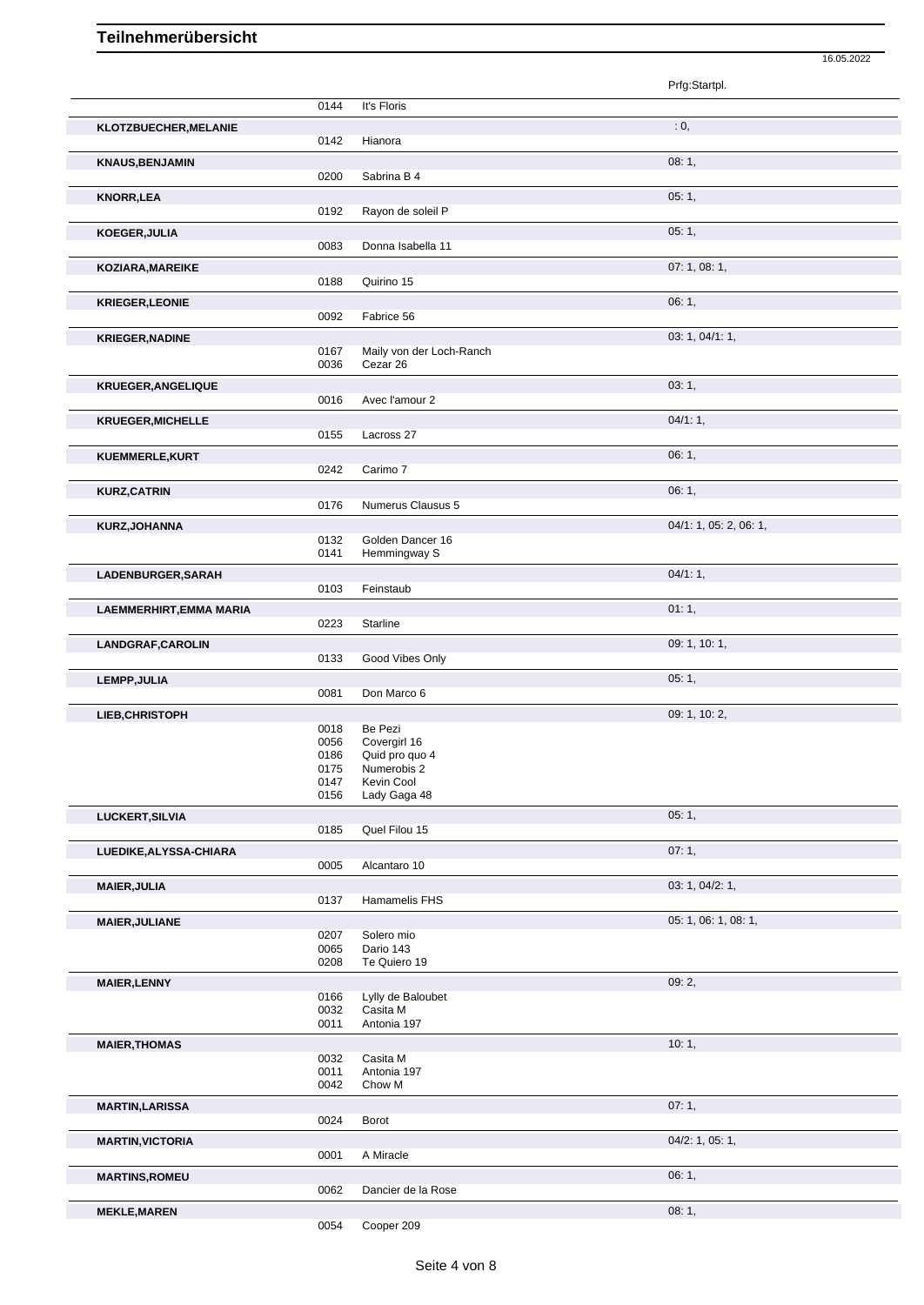|                           |              |                               | Prfg:Startpl.   |
|---------------------------|--------------|-------------------------------|-----------------|
| <b>MUELLER, KATRIN</b>    |              |                               | 06:1,           |
|                           | 0071         | Dhalia Charisma S             |                 |
| <b>MURKEN, SABRINA</b>    |              |                               | 04/2:1,         |
|                           | 0008         | Amigo 1873                    |                 |
| NUDING, HANNA             |              |                               | 03:1,           |
|                           | 0154         | La Lina B                     |                 |
| <b>NUDING, MIRA</b>       |              |                               | 01:1,           |
|                           | 0154         | La Lina B                     |                 |
| <b>ONG, KATRIN</b>        |              |                               | 06:1,           |
|                           | 0212         | Toscana 137                   |                 |
| OTTO,FRANK                |              | Lord Gamundo                  | 08:1,           |
|                           | 0162         |                               |                 |
| PARAMA, DILARA            | 0248         | Milione 2                     | 04/1:1,         |
| PECH, LEANDER             |              |                               | 09: 1, 10: 1,   |
|                           | 0050         | Conaro 3                      |                 |
|                           | 0101         | <b>FBW Quobelix</b>           |                 |
| PECH, REBECCA             |              |                               | 09: 1, 10: 1,   |
|                           | 0015<br>0102 | Athabasca T<br>Fearless 16    |                 |
|                           |              |                               |                 |
| PETERSEN, SVENJA          | 0028         | Candimos                      | 08:1,           |
|                           |              |                               | 04/2:1,         |
| POETSCHKE,LOUISA          | 0099         | Farewell for Love             |                 |
| RECH, PHILIPPA            |              |                               | 04/2:2,         |
|                           | 0108         | <b>First Delight</b>          |                 |
|                           | 0159         | Legolas 200                   |                 |
|                           | 0130         | Georgina 202                  |                 |
| RIEG, JULIA               | 0094         | Falkenflug 5                  | 05:1,           |
|                           |              |                               |                 |
| RIEGE, ANNA MARIA         | 0165         | <b>Lukas 1079</b>             | 04/2: 1, 05: 1, |
| RIEK, LISA-SARINA         |              |                               | 09:1,           |
|                           | 0055         | Corrado 128                   |                 |
| RIETHMUELLER, ANTONIA     |              |                               | 04/2:1,         |
|                           | 0216         | Zarif 7                       |                 |
| ROHRMUSS, VICTORIA        |              |                               | 06:1,           |
|                           | 0106         | Final Edition 7               |                 |
| <b>ROTH, ALINA</b>        |              |                               | 02:1,           |
|                           |              |                               |                 |
| ROTH, LIA                 |              |                               | 01:1,           |
|                           | 0234<br>0235 | Lilly Bay<br>Majestic Durance |                 |
| <b>ROTH, SONJA</b>        |              |                               | $\cdot$ 0,      |
|                           | 0234         | Lilly Bay                     |                 |
|                           | 0235         | Majestic Durance              |                 |
| ROTHACHER, SARAH          |              |                               | 04/2:1,         |
|                           | 0170         | Max Murray                    |                 |
| ROTHENBAECHER, CARLOTTA   | 0004         | Adele 101                     | 01:1,           |
|                           | 0148         | King of Dance 3               |                 |
|                           | 0169         | Margriethoeve's Nandor        |                 |
| ROTHENBAECHER, ROSALIE    |              |                               | 02: 1, 03: 1,   |
|                           | 0004         | Adele 101<br>King of Dance 3  |                 |
|                           | 0148<br>0169 | Margriethoeve's Nandor        |                 |
| <b>RUFFING, SVEN</b>      |              |                               | 08:1,           |
|                           | 0012         | Apha Astoria                  |                 |
| <b>RUPP, ROMINA</b>       |              |                               | 09: 1, 10: 1,   |
|                           | 0047         | Cocaine 9                     |                 |
| <b>SANDER, LYN SOPHIE</b> |              |                               | 01:1,           |
|                           | 0241         | Craigieburn Honey             |                 |
| <b>SATTEL, FRIDA EMMA</b> |              |                               | 01:1,           |
|                           | 0237         | Othello vom Simsee            |                 |

16.05.2022

**SAUTER, EMMA SOPHIE** 02: 1,

0074 Dingo 246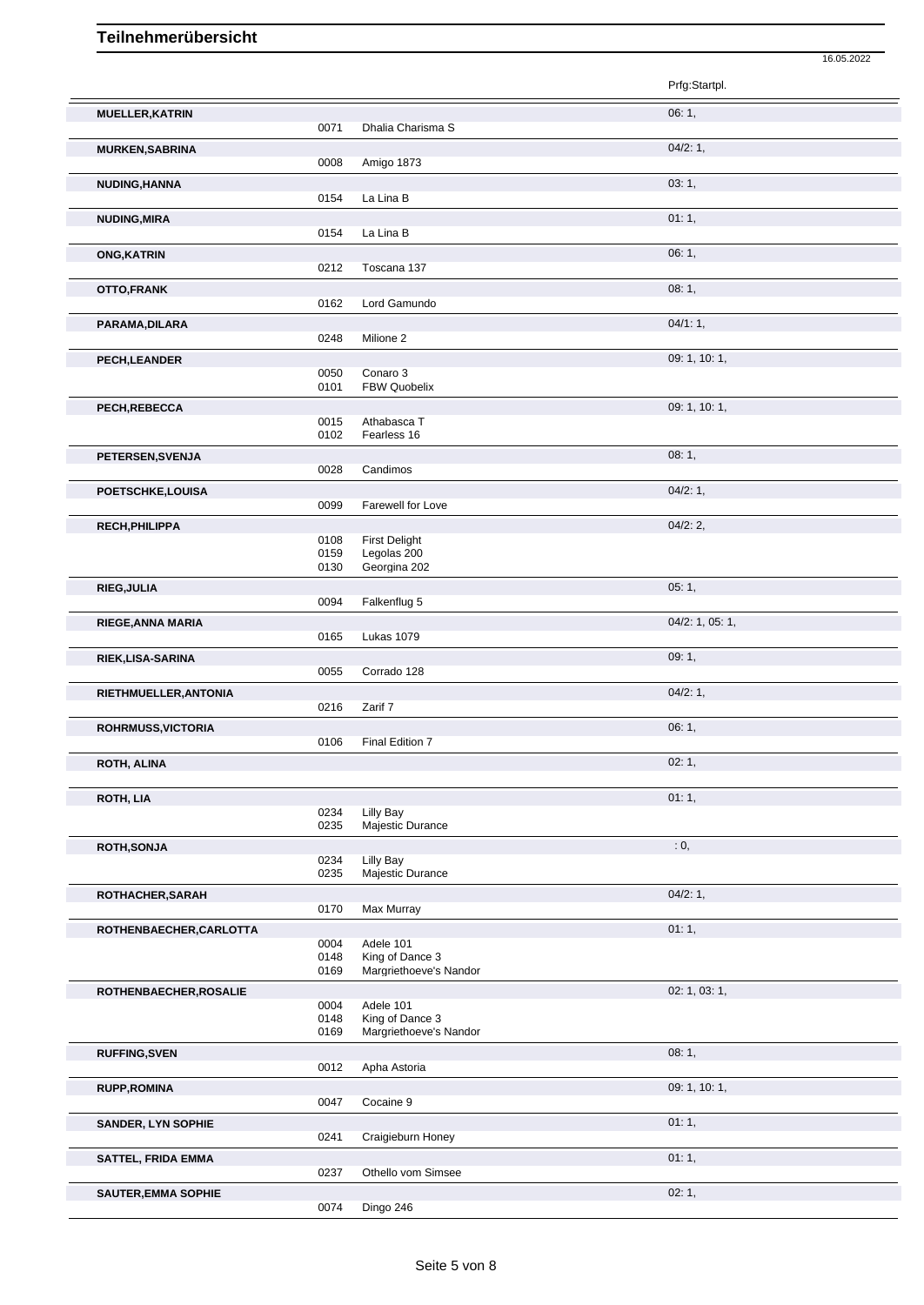16.05.2022

|                               |                              |                                                           | Prfg:Startpl.          |
|-------------------------------|------------------------------|-----------------------------------------------------------|------------------------|
| <b>SAUTER, JANA MARIE</b>     | 0074<br>0053<br>0058<br>0152 | Dingo 246<br>Cool Power<br>Crown Copyright<br>La Chica 14 | 04/2: 1, 07: 1, 08: 2, |
| <b>SCHALLER, ANN-KATHRIN</b>  | 0203<br>0096                 | Select Du Toultia<br>Fantastica 39                        | 06:1,                  |
| <b>SCHERB, TANJA</b>          | 0104                         | Festival 51                                               | 05:1,                  |
| <b>SCHIRLING, CAROLIN</b>     | 0207                         | Solero mio                                                | 04/2: 1, 07: 1,        |
| <b>SCHLEIFFER, PAUL</b>       | 0093                         | Fajana 14                                                 | 03: 1, 07: 1, 08: 1,   |
| SCHMAUDER, JULIA-SARINA       | 0199                         | Rubin Rubicello                                           | 06:1,                  |
| <b>SCHMID, TAMINA</b>         | 0236                         | Laurin 124                                                | 02: 1, 07: 1,          |
| <b>SCHMID, ANJA</b>           | 0198                         | Royal Runa                                                | 05:1,                  |
| <b>SCHMID, ANNIKA</b>         | 0003<br>0077                 | Acoro 2<br>Dolcetto 32                                    | 05: 1, 06: 1,          |
| <b>SCHMID, ROSALIE</b>        | 0075                         | Diva M                                                    | 03:1,                  |
| <b>SCHMID, STEFANIE</b>       | 0157                         | Lady Z 2                                                  | 09:1,                  |
| <b>SCHNEIDER, DANA ROMINA</b> | 0105                         | Fey E                                                     | 04/2: 1, 05: 1,        |
| <b>SCHOENLAND, KIM</b>        | 0122                         | Fräulein Hansemann                                        | 06:1,                  |
| <b>SCHULER, ANGELA</b>        | 0124                         | Frederik 132                                              | 05:1,                  |
| SCHULLER, FRANZISKA           | 0085                         | Dr. Watson 16                                             | 04/2:1,                |
| <b>SCHURR, MAJA</b>           | 0125<br>0087<br>0112         | French Rubina<br>Dux 293<br>Fitz Oblong 3                 | $04/2$ : 1, 05: 1,     |
| <b>SCHUSTER, CHRISTINA</b>    | 0060                         | Damaris 31                                                | 06:1,                  |
| <b>SCHWEBLE, NATALIE</b>      | 0221                         | Sandy                                                     | 07:1,                  |
| <b>SCHWEGLER, KIRA</b>        | 0161<br>0109                 | Lissandra<br>First Faible 2                               | 06:1,                  |
| <b>SCHWEIDLER, SINA</b>       | 0065                         | Dario 143                                                 | 02: 1, 03: 1, 07: 1,   |
| <b>SCHWINGER, JULIA</b>       | 0070                         | Denari                                                    | 05:1,                  |
| <b>SEIBOLD, NICOLE</b>        | 0080                         | Don Diamandi                                              | $04/2$ : 1, 05: 1,     |
| SEMLE, LUISA-MARIE            | 0153                         | La Diva 31                                                | 04/2:1,                |
| SHUMPERT, LENI ELIZA          |                              |                                                           | 01:1,                  |
| <b>SIEGER, SUSANN</b>         | 0178                         | Paulchen 127                                              | 03: 1, 07: 1,          |
| SILBERHORN, SELINA            | 0113<br>0247                 | Fleur Delacour 21<br>Day Dreamer 7                        | $04/2$ : 1, 08: 1,     |
| <b>SMOLA, JANINE</b>          | 0210                         | Tiberius 24                                               | 03:1,                  |
| SOMMER, LAURA                 | 0129                         | Fynnito                                                   | 04/2:1,                |
| SONNENSCHEIN, MIRA            | 0120                         | Franz Ferdinand zu Loxten                                 | 06:1,                  |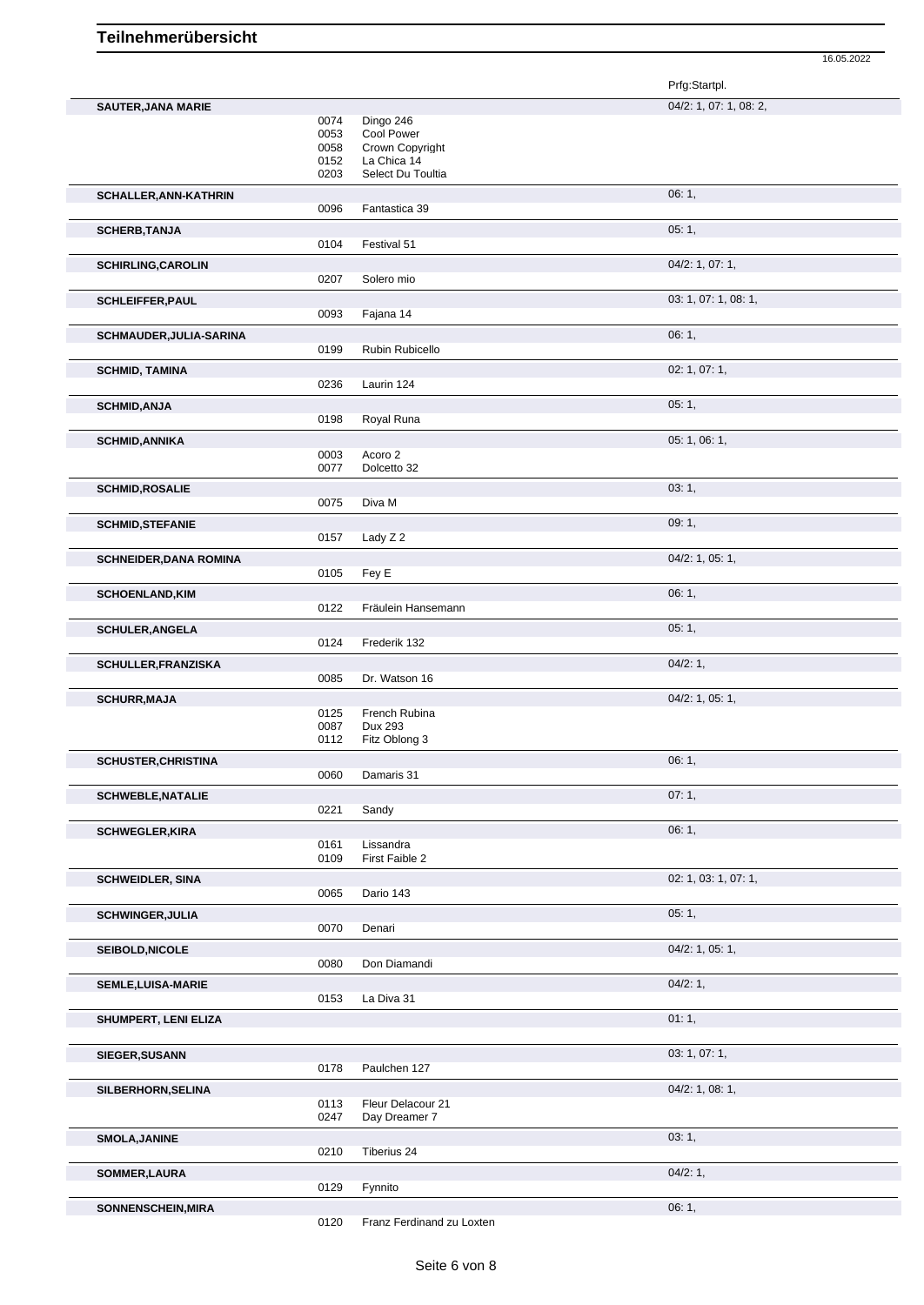|                               |              |                               | Prfg:Startpl.   |
|-------------------------------|--------------|-------------------------------|-----------------|
| STAEHLE, MAYLA                |              |                               | 01:1,           |
|                               | 0226         | Kennwoods Free Lance          |                 |
| <b>STANI, PIA</b>             | 0148         | King of Dance 3               | 03:1,           |
| <b>STEINGENS, LUNA</b>        | 0118         | Forrest Gump 131              | 06:1,           |
| STIRNER, ANNA                 |              |                               | 04/2: 1, 05: 1, |
|                               | 0100         | Fayette K                     |                 |
| STOCK, SOPHIA THERESA         | 0013         | Arabiata 4                    | 04/2:1,         |
| STOELZLE, CARLOTTA            |              |                               | 07:1,           |
|                               | 0229         | Nantucket                     |                 |
| STOLZ, SOFIA                  | 0211         | <b>Top Calino</b>             | 03:2,           |
| STOLZ, SONJA                  |              |                               | 04/2:1,         |
|                               | 0121         | Fräulein Fritzi 2             |                 |
| <b>TIMM,FINJA</b>             | 0232         | Cox Orange 4                  | 06: 1, 09: 1,   |
| TINZMANN, ALEXANDRA           |              |                               | 07:1,08:1,      |
|                               | 0049         | Cohiba 28                     |                 |
| <b>TRAEGNER, SELIN</b>        | 0181         | Quadro 19                     | 04/2: 1, 08: 1, |
| <b>UNSOELD, SOPHIE</b>        |              |                               | 02:1,           |
|                               | 0222         | Starline                      |                 |
| <b>VOLLMER, LEA</b>           | 0224         | Blümchen                      | 01:1,           |
| <b>WAGNER, MELANIE</b>        |              |                               | 04/2:1,         |
|                               | 0111         | Fitch 4                       |                 |
| <b>WANNER, ANNEMARIE</b>      | 0145         |                               | 06:1,           |
| <b>WEIHE,LISA</b>             |              | Jimtown's Jambalaya           | 04/2:1,         |
|                               | 0174         | Night of Angel                |                 |
| <b>WERNER, KATHARINA</b>      |              |                               | 04/2:1,         |
|                               | 0026         | Call me Fritz 3               | 09: 1, 10: 2,   |
| <b>WERNER, MICHAEL</b>        | 0029         | Carinja 21                    |                 |
|                               | 0038<br>0026 | Checker 73<br>Call me Fritz 3 |                 |
| <b>WESTHAUSER, PAULINE</b>    |              |                               | 09:1,           |
|                               | 0046         | Clärchen 35                   |                 |
| <b>WETZEL DR., KRISTIANE</b>  | 0146         | Kentucky 122                  | 05:1,           |
| <b>WIEDENBAUER, CHRISTIAN</b> |              |                               | 09:1,           |
|                               | 0005<br>0010 | Alcantaro 10<br>Anton E       |                 |
| WILD, ANNA-LENA               |              |                               | 03:1,           |
|                               | 0225         | Comptessa                     |                 |
| <b>WILD, LUISA</b>            | 0009         | Amira 206                     | 03:1,           |
|                               | 0021         | Black Jack 228                |                 |
| <b>WILDNER, SANDRA</b>        |              |                               | 03:1,           |
| <b>WOLLENSAK, KIRA</b>        |              |                               | 06:1,           |
|                               | 0066         | Dark Knight 3                 |                 |
| <b>WOLPERT, CLAUDIA</b>       | 0131         | Giotta 5                      | : 0,            |
| <b>WOSNITZA, VICTORIA</b>     |              |                               | 03:1,           |
|                               | 0193         | Renoir de Laurel              |                 |
| ZAPPE, KATHRIN                | 0202         | Sanny Boy 8                   | 03: 1, 04/2: 1, |
|                               | 0086         | Dunja 966                     |                 |
| ZIMMERLE, JANA                |              |                               | 08:2,           |
|                               | 0213<br>0189 | V-plus S<br>Quitte 27         |                 |
| ZIMMERMANN, ALEXANDRA         |              |                               | 06:1,           |
|                               | 0126         | Fuchur's Filius               |                 |

16.05.2022